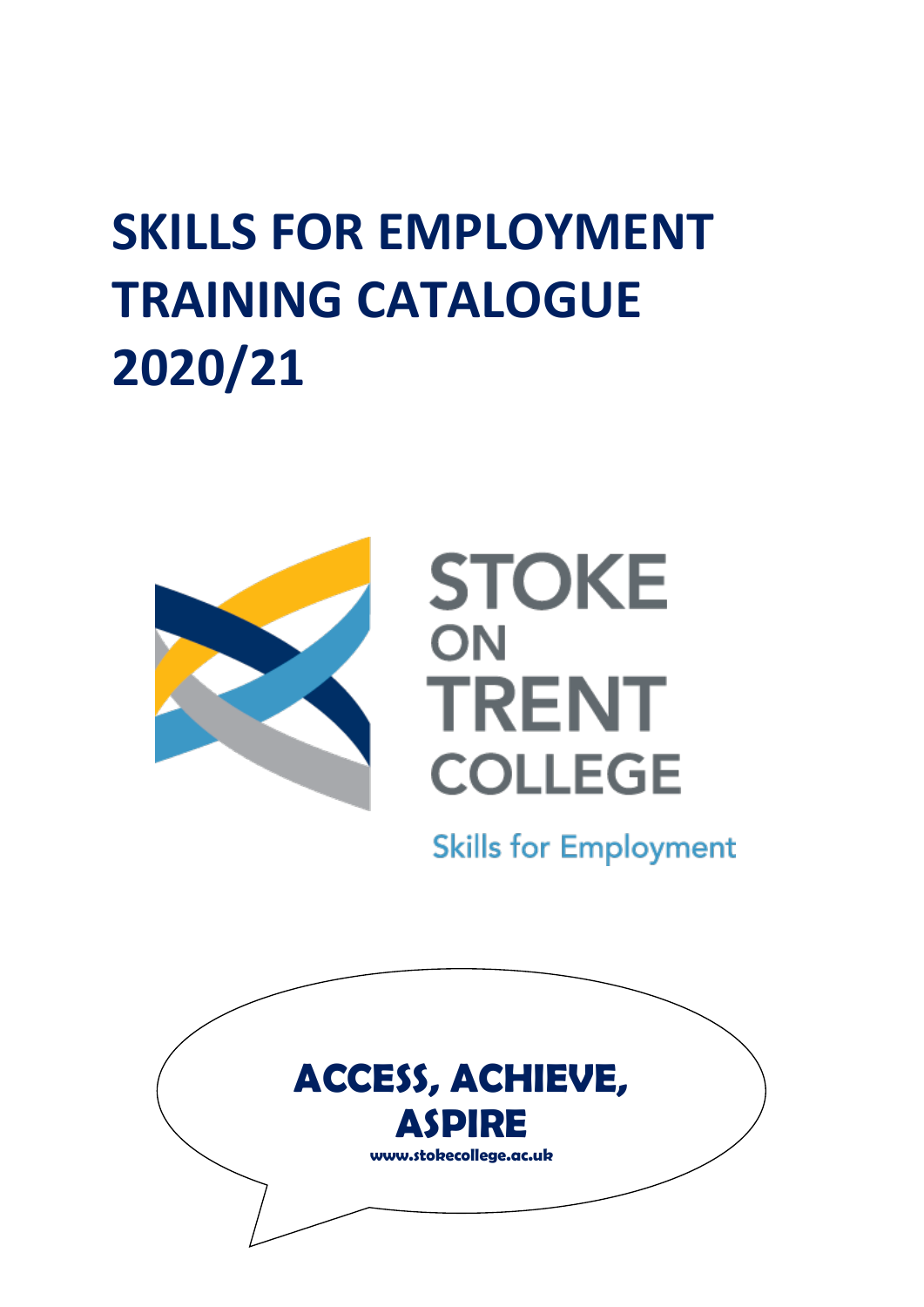

**Customer Eligibility:** *Based on all the following criteria………*

**19+ (as of 31.8.2020)**

- **not currently in employment**
- **eligible to work in the UK**
- **Actively looking for work**
- **Customers MUST bring proof of ID & benefits with them to initial assessment.**
- **Where a course is marked as a sector based work academy**  *customers must attend all 3 elements of the academy-training, placement and guaranteed interview with the employer.*

**How to apply:**

## **Call 01782 227650 to book an appointment**

**Taylor Building, Cauldon Campus, Stoke Rd, Shelton, ST4 2DG Telephone: 01782 227 650**

**Please note – to ensure the safety of all visitors, learners and staff a series of social distancing measures have been put in place within all buildings on both Stoke on Trent College campuses to prevent the spread of COVID 19.**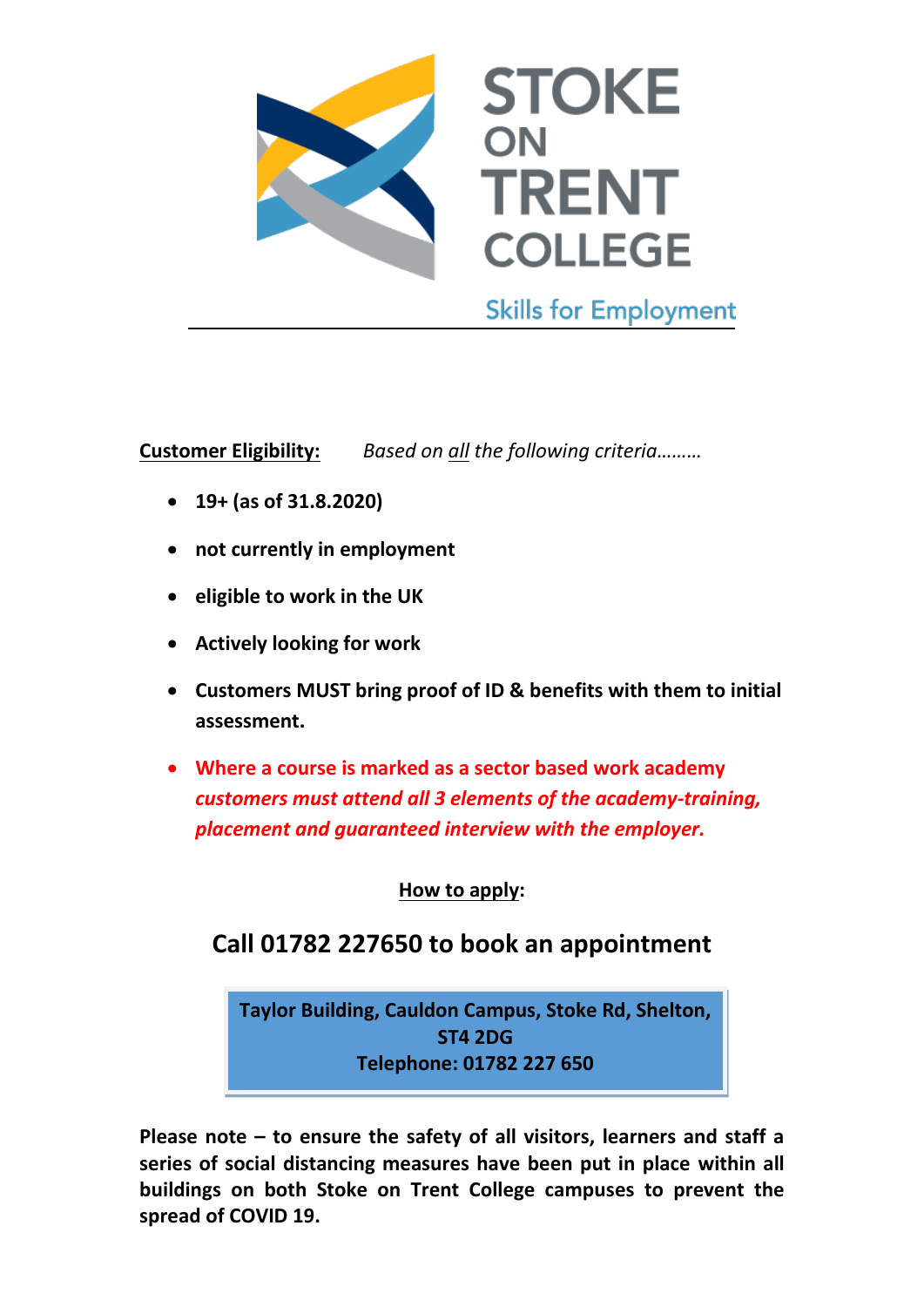

# **STOKE TRENT COLLEGE**

**Skills for Employment** 

## **COURSE INDEX**

| Page 1 | <b>Adult Social Care Level 1 (SBWA)</b>                    |
|--------|------------------------------------------------------------|
| Page 2 | <b>Business Administration Level 2 (SBWA)</b>              |
| Page 3 | New Leaf (ESA & IS Lone parents)                           |
| Page 4 | Digital Skills-2x 3 hours introduction to IT               |
| Page 5 | <b>ACE IT-Basic IT</b>                                     |
| Page 6 | <b>Literacy (Unitised)</b>                                 |
| Page 7 | <b>ESOL (English for Speakers of other Languages)</b>      |
| Page 8 | <b>Performing Manufacturing Operations Level 1 &amp; 2</b> |
| Page 9 | <b>General Information (Location Map)</b>                  |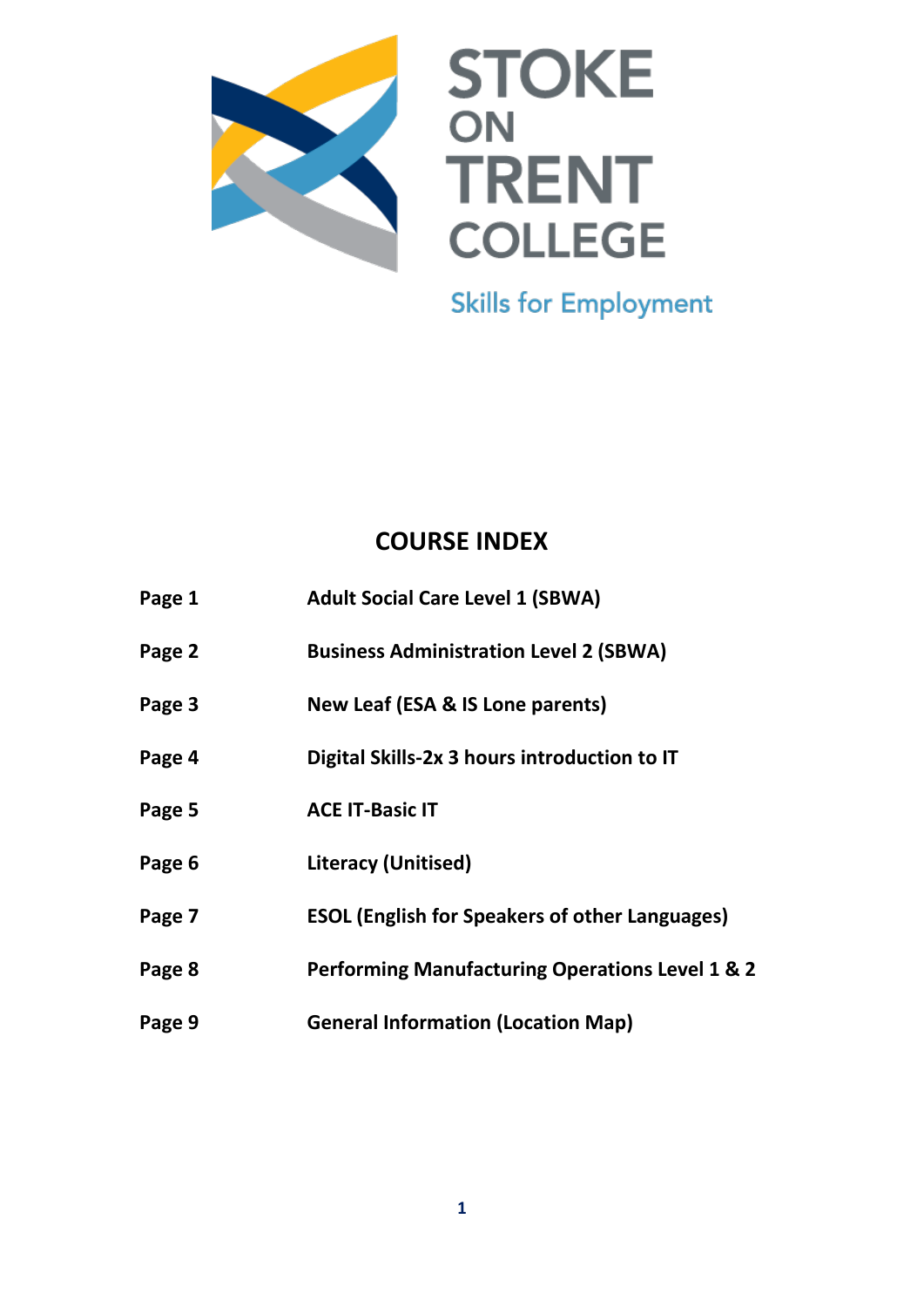| Sector:                      | <b>Health &amp; Social Care</b>                                                             |
|------------------------------|---------------------------------------------------------------------------------------------|
| <b>Course Title:</b>         | Level 1 Preparing to work in Adult Health & Social Care<br><b>Sector Based Work Academy</b> |
| <b>Course Content:</b>       | Level 1 Adult Social Care                                                                   |
|                              | Communication in the workplace                                                              |
|                              | <b>Understanding Equal Opportunities</b>                                                    |
|                              | Understanding Diversity within Society                                                      |
|                              | Understanding Prejudice & Discrimination                                                    |
|                              | <b>Understanding Motivation</b>                                                             |
|                              | <b>Understanding personal Awareness</b>                                                     |
|                              | Using teamwork Skills                                                                       |
|                              | Understanding what volunteering is about                                                    |
|                              | Time management                                                                             |
|                              | Preparation for a Recruitment Interview                                                     |
| Who is the Programme         | Those wishing to gain basic qualifications for entering the                                 |
| suitable for?                | caring profession, or refreshing knowledge within this industry                             |
|                              | We want to train skilled and understanding people who can                                   |
|                              | work in the industry to meet and exceed industry needs. Using                               |
|                              | online and paper based activities to explore the industry, the                              |
|                              | skills and attitudes required for the industry and the role of the                          |
|                              | adult social care worker.                                                                   |
|                              | You will learn about how adult health and social care is                                    |
|                              | organised, delivered, and experienced across a range of sectors.                            |
|                              | Whether you're trying to gain employment or simply have a                                   |
|                              | general interest, this Level 1 Award in Adult Social Care is                                |
|                              | designed to deepen your understanding and develop your                                      |
|                              | practice. Together with this we will also provide you with the                              |
|                              | skills and ability to apply for jobs in this industry.                                      |
| <b>Course Duration:</b>      | 4 weeks                                                                                     |
| Number of days/hours per     | 5 days per week / 24 hours                                                                  |
| week:                        |                                                                                             |
| <b>Course Frequency:</b>     | Bi-Monthly dependant on employers                                                           |
| <b>Assessment Method(s):</b> | Assessment, test, portfolio                                                                 |
| <b>Entry Requirement:</b>    | High End Entry 3 English                                                                    |
| <b>Location of Training:</b> | Taylor Building, Cauldon Campus, Stoke Rd, Shelton, ST4 2 DG                                |
| <b>Progression Route:</b>    | Employment & further vocational training                                                    |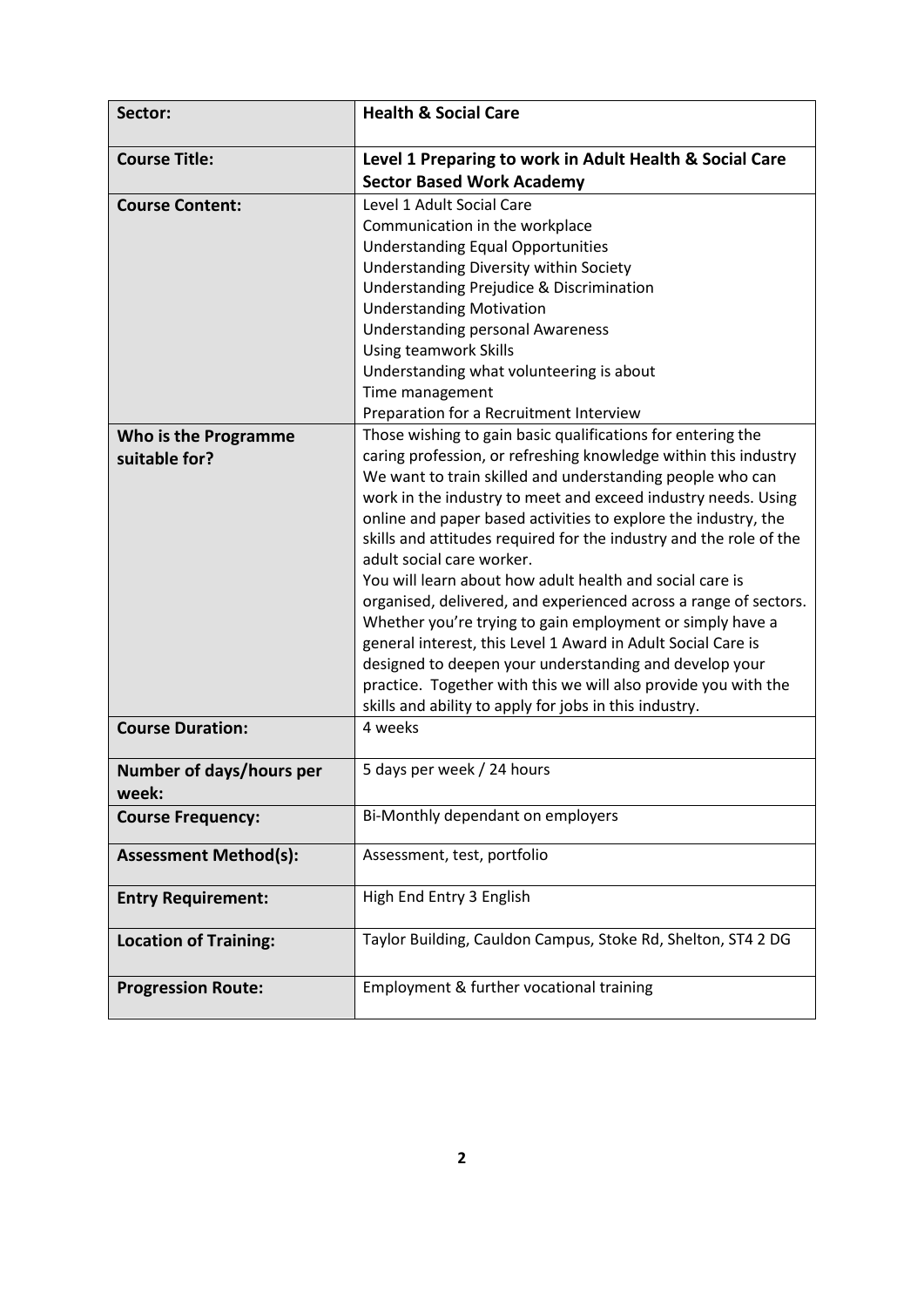| Sector:                           | <b>Information Technology &amp; Administration</b>                                                                                                                                                                                                                                                                                                                                                                                                     |
|-----------------------------------|--------------------------------------------------------------------------------------------------------------------------------------------------------------------------------------------------------------------------------------------------------------------------------------------------------------------------------------------------------------------------------------------------------------------------------------------------------|
| <b>Course Title:</b>              | Level 2 Certificate in skills for further study in Business,                                                                                                                                                                                                                                                                                                                                                                                           |
|                                   | <b>Administration &amp; Law</b>                                                                                                                                                                                                                                                                                                                                                                                                                        |
|                                   | <b>Sector Based Work Academy</b>                                                                                                                                                                                                                                                                                                                                                                                                                       |
| <b>Course Content:</b>            | To include;<br><b>IT User fundamentals</b><br>Principles of maintaining a stationary stock<br>Principles of providing admin services<br>Making & receiving phone calls<br>Principles of supporting business events<br>Principles of personal responsibility<br>Managing information/ Producing documents<br><b>Using Teamwork Skills</b><br><b>Understanding Customer Service</b><br>Job seeking skills<br>Filing skills<br><b>Presentation skills</b> |
|                                   | <b>Presentation Software</b>                                                                                                                                                                                                                                                                                                                                                                                                                           |
|                                   | Desktop publishing software<br>$\bullet$                                                                                                                                                                                                                                                                                                                                                                                                               |
|                                   |                                                                                                                                                                                                                                                                                                                                                                                                                                                        |
| Who is the Programme              | Customers that wish to develop office skills and good                                                                                                                                                                                                                                                                                                                                                                                                  |
| suitable for?                     | business practices.                                                                                                                                                                                                                                                                                                                                                                                                                                    |
|                                   | The course covers various modules including principles of<br>providing administration services, managing information<br>and producing documents, supporting business events and<br>data protection.                                                                                                                                                                                                                                                    |
| <b>Course Duration:</b>           | 4 weeks                                                                                                                                                                                                                                                                                                                                                                                                                                                |
| Number of days/hours per<br>week: | 5 days per week / 24+ hours                                                                                                                                                                                                                                                                                                                                                                                                                            |
| <b>Course Frequency:</b>          | Every 2 months                                                                                                                                                                                                                                                                                                                                                                                                                                         |
| <b>Assessment Method(s):</b>      | Portfolio building and continuous assessment                                                                                                                                                                                                                                                                                                                                                                                                           |
|                                   | Discussion, group work, reports & presentation                                                                                                                                                                                                                                                                                                                                                                                                         |
| <b>Entry Requirement:</b>         | English Level 1                                                                                                                                                                                                                                                                                                                                                                                                                                        |
| <b>Location of Training:</b>      | Taylor Building, Cauldon Campus, Stoke Rd, Shelton, ST4<br>2DG                                                                                                                                                                                                                                                                                                                                                                                         |
| <b>Progression Route:</b>         | Employment & or further vocational training                                                                                                                                                                                                                                                                                                                                                                                                            |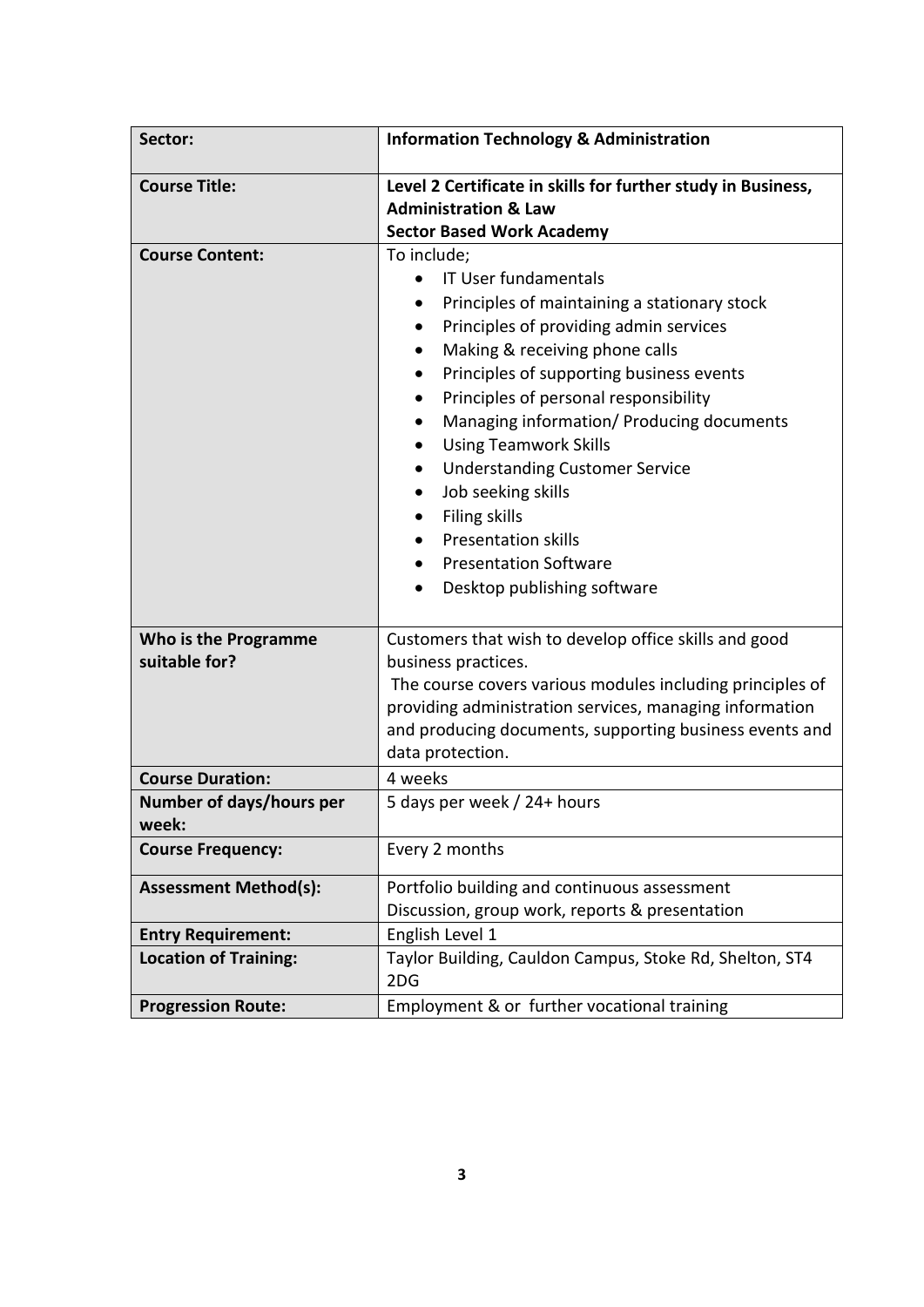| Sector:                               | <b>Progression/Support</b>                                                                                                                                                                                                                                                                                                                                                                                                                                                                                                                             |
|---------------------------------------|--------------------------------------------------------------------------------------------------------------------------------------------------------------------------------------------------------------------------------------------------------------------------------------------------------------------------------------------------------------------------------------------------------------------------------------------------------------------------------------------------------------------------------------------------------|
| <b>Course Title:</b>                  | <b>New Leaf</b>                                                                                                                                                                                                                                                                                                                                                                                                                                                                                                                                        |
| <b>Course Content:</b>                | Accredited units from OCNWMR Entry 3 progression<br>Award<br>Budgeting, understanding motivation, developing<br>confidence and self-esteem, looking at vocational areas<br>and recognising employment opportunities.<br>Assertiveness & decision making, volunteering and<br>diversity in society.<br>The course has been developed by the students<br>themselves, selecting the areas they felt were most useful<br>for their given situations.                                                                                                       |
| Who is the Programme<br>suitable for? | For lone parents or ESA customers looking to develop<br>their skills and abilities.<br>The focus is on the customers developing skills and<br>adapting them enable them to look at themselves in a<br>more positive light. It will help them understand how a<br>variety of things can all contribute to motivate and build<br>confidence in their own abilities. The course runs at<br>convenient times to take into account childcare issues and<br>school runs and is suitable for single parents looking to<br>enhance their employability skills. |
| <b>Course Duration:</b>               | 3 weeks                                                                                                                                                                                                                                                                                                                                                                                                                                                                                                                                                |
| Number of days/hours per<br>week:     | 5 days, Monday - Friday 10.00am-2.00pm                                                                                                                                                                                                                                                                                                                                                                                                                                                                                                                 |
| <b>Course Frequency:</b>              | Quarterly                                                                                                                                                                                                                                                                                                                                                                                                                                                                                                                                              |
| <b>Assessment Method(s):</b>          | Workbooks                                                                                                                                                                                                                                                                                                                                                                                                                                                                                                                                              |
| <b>Entry Requirement:</b>             | High end Entry 2 Literacy skills                                                                                                                                                                                                                                                                                                                                                                                                                                                                                                                       |
| <b>Location of Training:</b>          | Taylor Building, Cauldon Campus, Stoke Rd, Shelton, ST4<br>2DG                                                                                                                                                                                                                                                                                                                                                                                                                                                                                         |
| <b>Progression Route:</b>             | Onto further training or volunteer placement activity.                                                                                                                                                                                                                                                                                                                                                                                                                                                                                                 |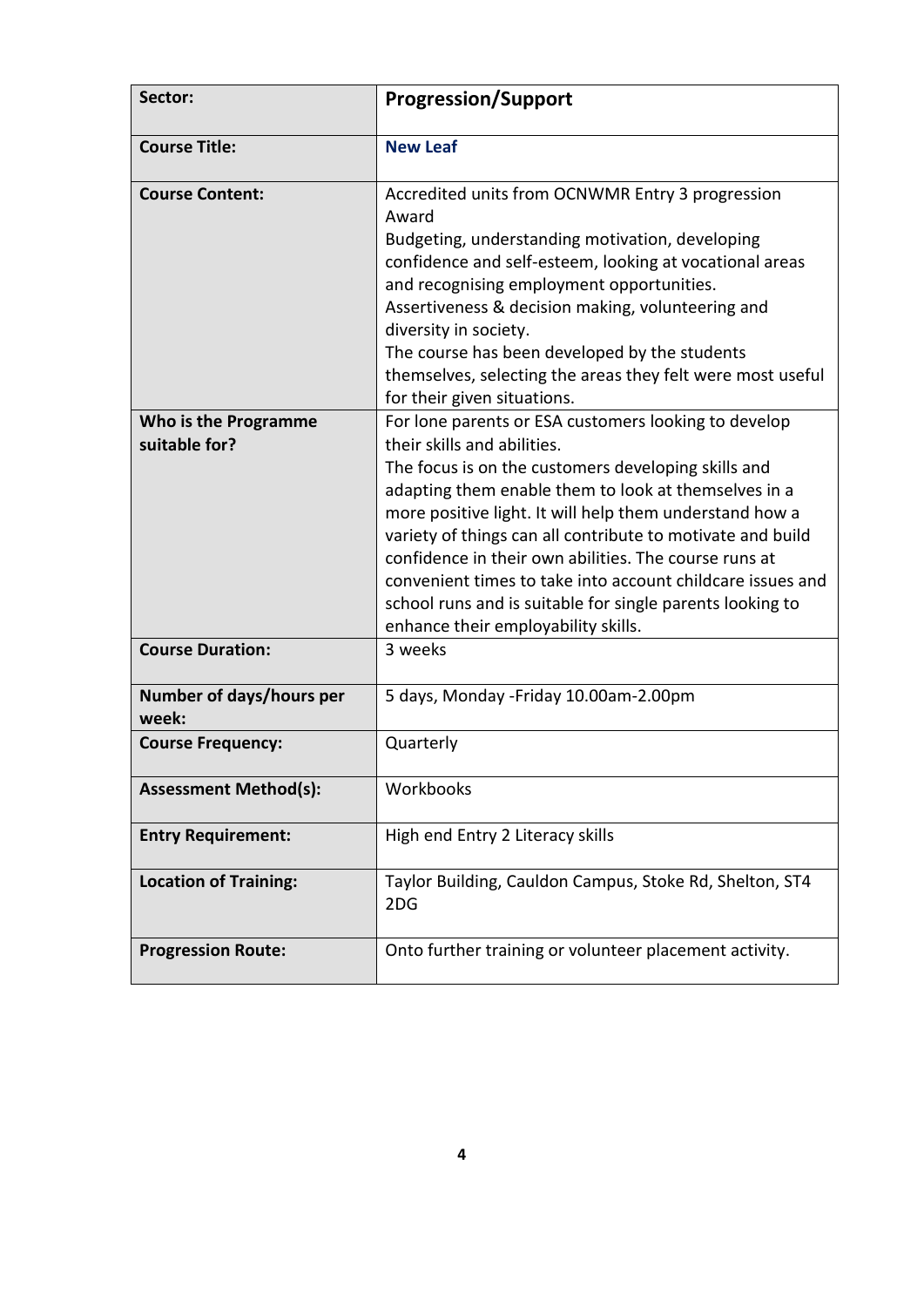

# STOKE **TRENT COLLEGE**

| Sector:                                      | <b>Skills for Life</b>                                                                                                                                                                                                                                                                                                                                                                                                                                          |
|----------------------------------------------|-----------------------------------------------------------------------------------------------------------------------------------------------------------------------------------------------------------------------------------------------------------------------------------------------------------------------------------------------------------------------------------------------------------------------------------------------------------------|
| <b>Course Title:</b>                         | <b>Digital Skills</b>                                                                                                                                                                                                                                                                                                                                                                                                                                           |
| <b>Course Content:</b>                       | 1 Day introducing IT to customers with no digital skills<br>delivered in 2x 3 hour sessions.<br>This small, single unit, qualification has been developed to<br>support learners to develop digital skills within a life-<br>related context.<br>It will cover getting online, using a search engine, creating<br>an online account, digital safety and basic online<br>operations such as shopping.                                                            |
| <b>Who is the Programme</b><br>suitable for? | JCP customers with little or no digital skills<br>The Basic Digital Skills Report 2018 found that around 4.3<br>million (8%) of the UK population have no Basic Digital<br>Skills and 11.3 million adults (21%) do not have all five<br>Digital Skills of:<br><b>Managing information</b><br>1.<br>2. Problem solving<br>3. Communicating<br>4. Creating<br>5. Transacting.<br>Having no or lacking digital skills is a barrier for adults in<br>their careers. |
| <b>Course Duration:</b>                      | 2 x 3 hour sessions                                                                                                                                                                                                                                                                                                                                                                                                                                             |
| Number of days/hours per<br>week:            | 2x 3 hour sessions                                                                                                                                                                                                                                                                                                                                                                                                                                              |
| <b>Course Frequency:</b>                     | Will run when 8 referrals                                                                                                                                                                                                                                                                                                                                                                                                                                       |
| <b>Assessment Method(s):</b>                 | <b>ILP</b>                                                                                                                                                                                                                                                                                                                                                                                                                                                      |
| <b>Entry Requirement:</b>                    | Entry 2 Literacy                                                                                                                                                                                                                                                                                                                                                                                                                                                |
| <b>Location of Training:</b>                 | Taylor Building, Cauldon Campus, Stoke Rd, Shelton, ST4<br>2DG                                                                                                                                                                                                                                                                                                                                                                                                  |
| <b>Progression Route:</b>                    | Progression onto Entry Level 1 Literacy or job                                                                                                                                                                                                                                                                                                                                                                                                                  |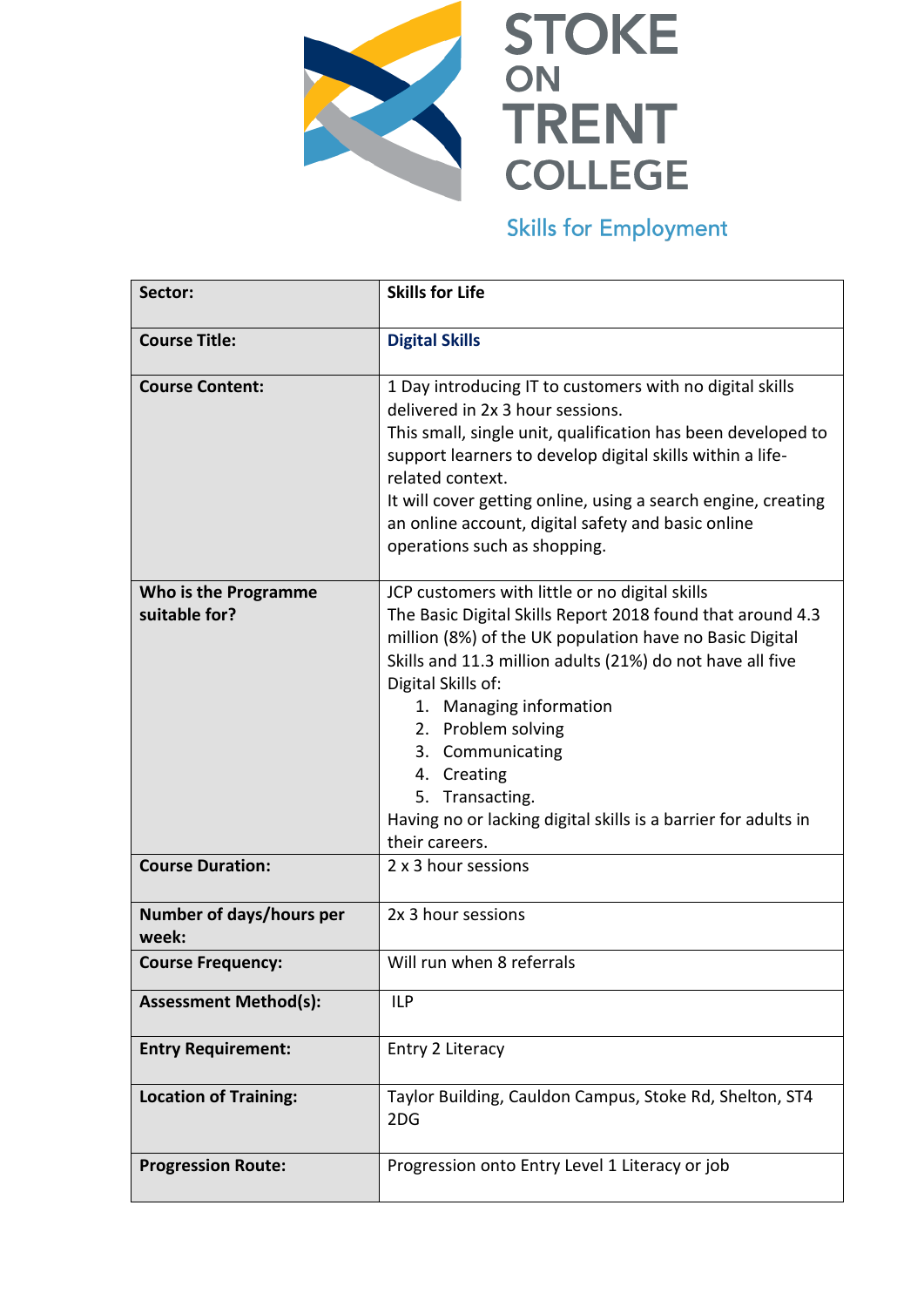| Sector:                                      | <b>Skills for Life</b>                                                                                                                                                                                                                                                                                                                                                                                                                                                                                                                                 |
|----------------------------------------------|--------------------------------------------------------------------------------------------------------------------------------------------------------------------------------------------------------------------------------------------------------------------------------------------------------------------------------------------------------------------------------------------------------------------------------------------------------------------------------------------------------------------------------------------------------|
| <b>Course Title:</b>                         | <b>ACE IT</b>                                                                                                                                                                                                                                                                                                                                                                                                                                                                                                                                          |
|                                              | (Accredited Computer Experience Course)                                                                                                                                                                                                                                                                                                                                                                                                                                                                                                                |
| <b>Course Content:</b>                       | Units at Entry 3 from the OCNWMR Progression award,<br>including some basic IT to enable customers to access the<br>Universal Job site and to look at their transferable skill set.<br>It will include interview preparation and skills and looking<br>at how to fill skill gaps in their CV.<br><b>IT User Fundamentals</b><br><b>Word Processing</b><br>Developing Skills for Gaining Employment<br><b>Using Email</b><br>Course is 4 weeks to include progression onto OCNWMR<br>Level 1 Award to allow consolidation of learning for<br>customers. |
| <b>Who is the Programme</b><br>suitable for? | Customers that struggle with aspects of job search,<br>application forms or interviews and who have limited IT<br>knowledge.<br>Customers will need to be at high end entry 2 literacy<br>levels.                                                                                                                                                                                                                                                                                                                                                      |
| <b>Course Duration:</b>                      | 3 weeks                                                                                                                                                                                                                                                                                                                                                                                                                                                                                                                                                |
| Number of days/hours per                     | 24 hours                                                                                                                                                                                                                                                                                                                                                                                                                                                                                                                                               |
| week:                                        | 9.00am-3.45pm                                                                                                                                                                                                                                                                                                                                                                                                                                                                                                                                          |
|                                              | Monday-Friday                                                                                                                                                                                                                                                                                                                                                                                                                                                                                                                                          |
| <b>Course Frequency:</b>                     | Bi-monthly                                                                                                                                                                                                                                                                                                                                                                                                                                                                                                                                             |
| <b>Assessment Method(s):</b>                 | Portfolio assessment                                                                                                                                                                                                                                                                                                                                                                                                                                                                                                                                   |
| <b>Entry Requirement:</b>                    | High end Entry 2 Literacy                                                                                                                                                                                                                                                                                                                                                                                                                                                                                                                              |
| <b>Location of Training:</b>                 | Taylor Building, Cauldon Campus, Stoke Rd, Shelton,<br>ST42DG                                                                                                                                                                                                                                                                                                                                                                                                                                                                                          |
| <b>Progression Route:</b>                    | Further training or into work                                                                                                                                                                                                                                                                                                                                                                                                                                                                                                                          |

**6**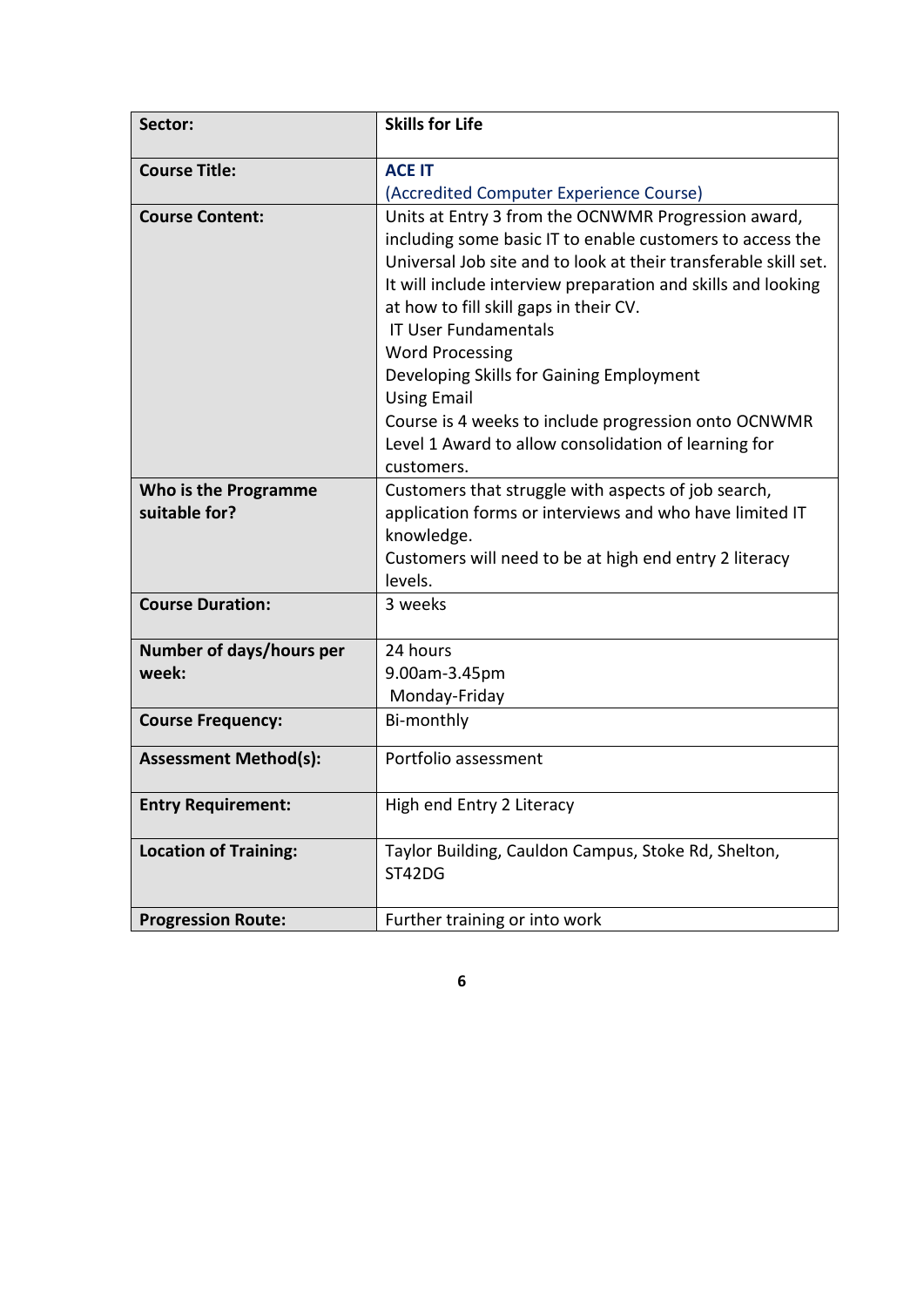

| Sector:                               | <b>Skills for Life</b>                                                                                                                                                                                                                                                                                                                                                              |
|---------------------------------------|-------------------------------------------------------------------------------------------------------------------------------------------------------------------------------------------------------------------------------------------------------------------------------------------------------------------------------------------------------------------------------------|
| <b>Course Title:</b>                  | <b>Adult Literacy &amp; Adult Maths</b>                                                                                                                                                                                                                                                                                                                                             |
| <b>Course Content:</b>                | The program is designed to address gaps in a customer's<br>literacy/ Maths at different levels. (E1, E2, E3 & Level 1)<br>Customers will have an initial assessment and online<br>diagnostic to identify the specific area of need.<br>Literacy<br>Writing<br>Reading<br>Speaking & Listening<br><b>Maths</b><br>The customer can access the specific area they need to<br>improve. |
| Who is the Programme<br>suitable for? | Those at Entry Level 1 or upwards who wish to improve<br>their skills in literacy                                                                                                                                                                                                                                                                                                   |
| <b>Course Duration:</b>               | Variable minimum 6 weeks up to 10 week maximum                                                                                                                                                                                                                                                                                                                                      |
| Number of days/hours per<br>week:     | Part time provision over 4 days tailored to individuals<br>need dependant on entry levels                                                                                                                                                                                                                                                                                           |
| <b>Course Frequency:</b>              | Rolling program                                                                                                                                                                                                                                                                                                                                                                     |
| <b>Assessment Method(s):</b>          | Customers will have an initial assessment and online<br>diagnostic to identify the specific area of need.<br>Online test at end of provision                                                                                                                                                                                                                                        |
| <b>Location of Training:</b>          | Taylor Building, Cauldon Campus, Stoke Rd, Shelton,<br>ST42DG                                                                                                                                                                                                                                                                                                                       |
| <b>Progression Route:</b>             | Further training in literacy/ vocational funded course or<br>into work.                                                                                                                                                                                                                                                                                                             |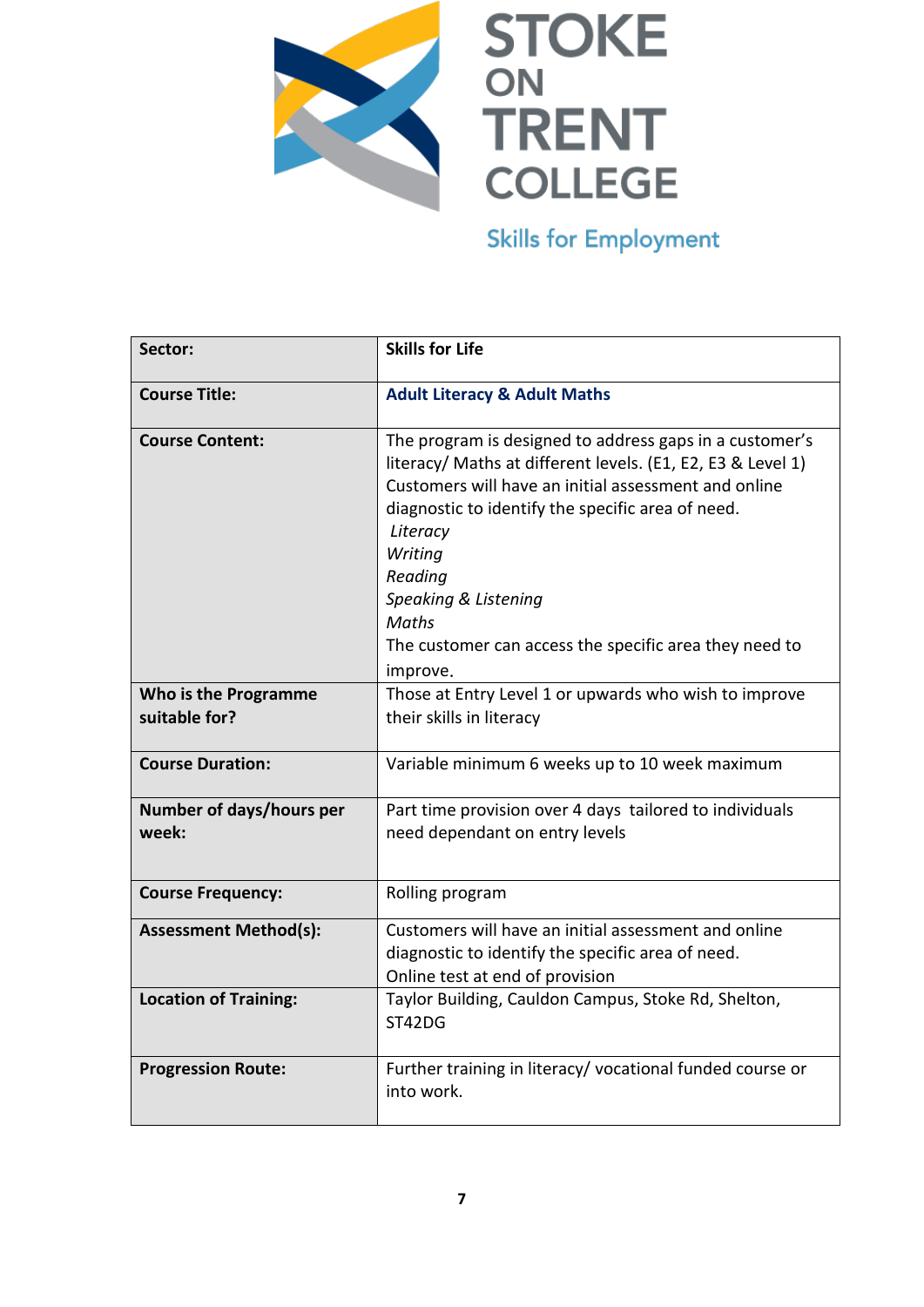

| Sector:                               | <b>Skills for Life</b>                                                                                                                                                                                                                                     |
|---------------------------------------|------------------------------------------------------------------------------------------------------------------------------------------------------------------------------------------------------------------------------------------------------------|
| <b>Course Title:</b>                  | <b>ESOL (English for Speakers of Other Languages)</b><br>Pre-ESOL / Entry 1,2,3 & Level 1                                                                                                                                                                  |
| <b>Course Content:</b>                | <b>ESOL Training</b><br>$\bullet$<br>Personal Development tailored to client's needs<br>Job Search<br>Looking & acting the part in the workplace<br>Applying for jobs at Entry 1-Level 1<br>Following Instructions in the workplace at Entry 1-<br>Level 1 |
| Who is the Programme<br>suitable for? | Those who wish to improve on speaking & listening in<br>English                                                                                                                                                                                            |
| <b>Course Duration:</b>               | Pre Entry 20 weeks<br>$E1 - E2$ 18 weeks<br>$E3 - L1$ 18 weeks                                                                                                                                                                                             |
| Number of days/hours per<br>week:     | 12 hours per week                                                                                                                                                                                                                                          |
| <b>Course Frequency:</b>              | Rolling program                                                                                                                                                                                                                                            |
| <b>Assessment Method(s):</b>          | An English language skills Assessment to determine<br>appropriate qualification level.                                                                                                                                                                     |
| <b>Entry Requirement:</b>             | English for Speakers of Other Languages                                                                                                                                                                                                                    |
| <b>Location of Training:</b>          | Taylor Building, Cauldon Campus, Stoke Rd, Shelton,<br>ST42DG                                                                                                                                                                                              |
| <b>Progression Route:</b>             | Further study, employment, successful Citizenship<br>application                                                                                                                                                                                           |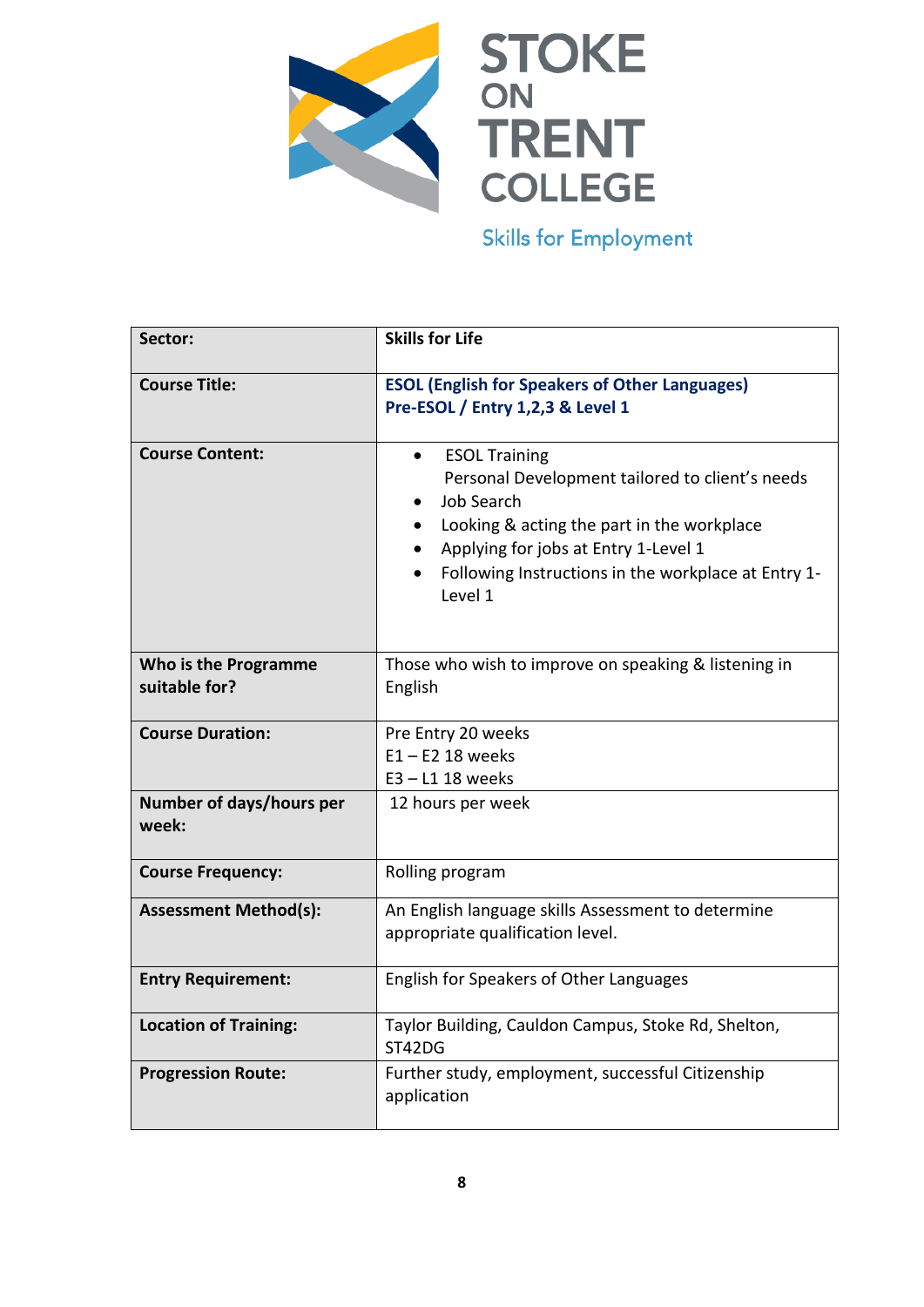

| Sector:                                      | <b>Engineering</b>                                                                                                                                                                                                                                                                                                                                                                                 |
|----------------------------------------------|----------------------------------------------------------------------------------------------------------------------------------------------------------------------------------------------------------------------------------------------------------------------------------------------------------------------------------------------------------------------------------------------------|
| <b>Course Title:</b>                         | <b>Performing Manufacturing Operations</b>                                                                                                                                                                                                                                                                                                                                                         |
| <b>Course Content:</b>                       | EAL Level 1 PMO or Level 2 PMO<br><b>Employability skills</b><br>Performing Manufacturing Operations qualification<br>Health & Safety at Work<br>Developing manufacturing working relationships<br>Getting ready for manufacturing operations<br>Carrying out joining operations-including MIG welding of<br>Butt joints, corner joints and T fillet welds<br>Complying with statutory regulations |
| <b>Who is the Programme</b><br>suitable for? | Those who wish to gain base line practical welding skills to<br>progress into employment or further training                                                                                                                                                                                                                                                                                       |
| <b>Course Duration:</b>                      | 5 Weeks Full time                                                                                                                                                                                                                                                                                                                                                                                  |
| <b>Number of days/hours per</b><br>week:     | 4 days per week<br>9.30am-3.00pm<br>Monday-Thursday                                                                                                                                                                                                                                                                                                                                                |
| <b>Course Frequency:</b>                     | <b>Bi-Monthly</b>                                                                                                                                                                                                                                                                                                                                                                                  |
| <b>Assessment Method(s):</b>                 | An English language and Maths skills Assessment to<br>determine appropriate qualification level.                                                                                                                                                                                                                                                                                                   |
| <b>Entry Requirement:</b>                    | High end Entry 2 Literacy & Maths                                                                                                                                                                                                                                                                                                                                                                  |
| <b>Location of Training:</b>                 | Engineering Dept, Burslem Campus, Moorland Rd,<br><b>Burslem Stoke on Trent ST6</b>                                                                                                                                                                                                                                                                                                                |
| <b>Progression Route:</b>                    | Progression into job or progression to further<br>qualifications                                                                                                                                                                                                                                                                                                                                   |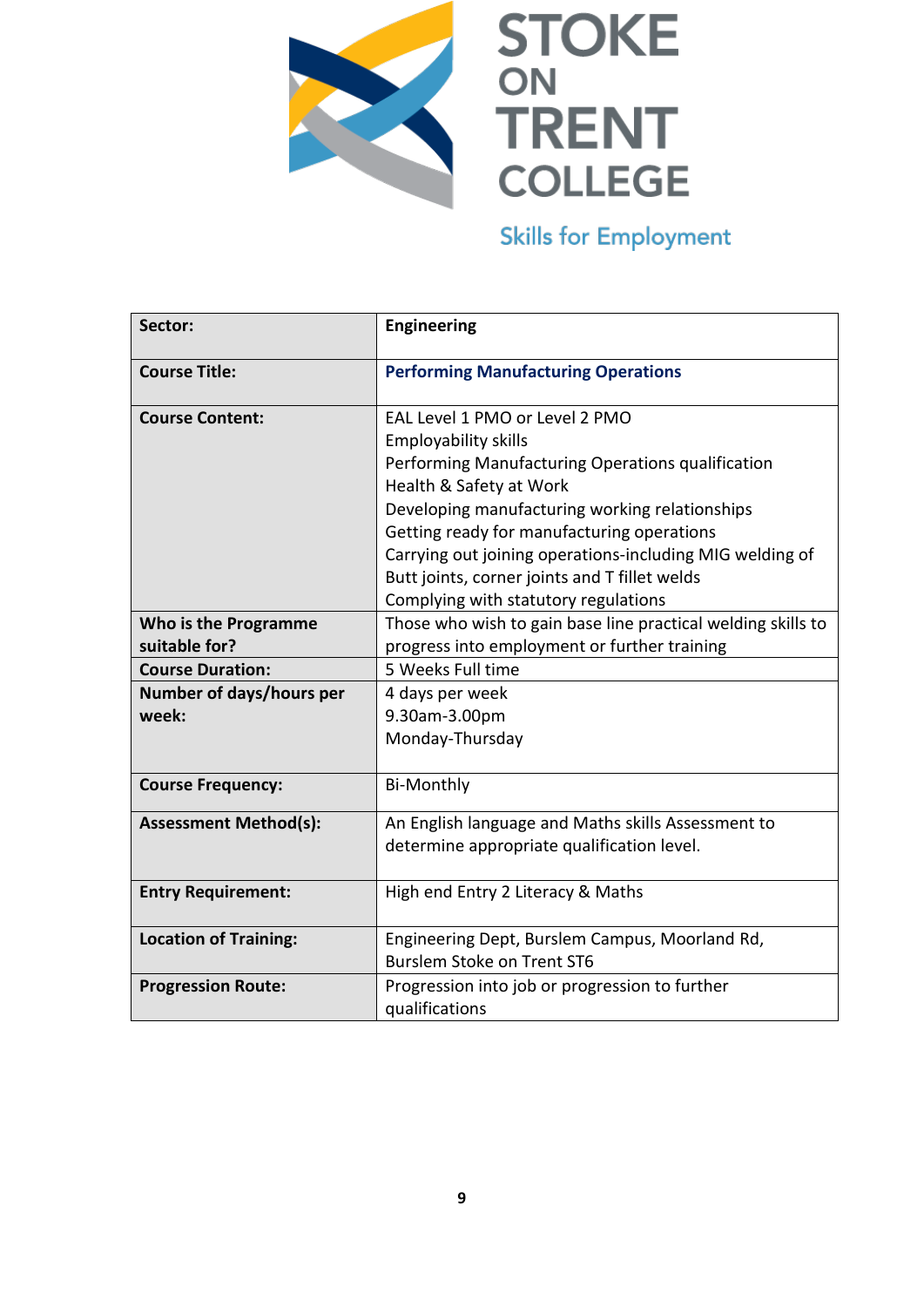### **General Information**

**Please note customers cannot repeat qualifications and are enrolled onto courses subject to college conditions.**

#### **New definition of unemployed-**

- They receive Jobseeker's Allowance (JSA), including those receiving National Insurance credits only.
- They receive Employment and Support Allowance (ESA) and are in the workrelated activity group (WRAG).
- They receive Universal Credit, earn less than 16 times the National Minimum wage per week or £330 a month and are determined by Jobcentre Plus (JCP) as being in one of the following groups.
	- All Work Related Requirements Group.
	- Work Preparation Group.
	- Work Focused Interview Group.
- They are released on temporary licence (ROTL) and studying outside a prison environment and not funded through the Offenders' Learning and Skills Service (OLASS).
- Providers may also use their discretion to fund other learners if all of the following apply.
	- The learner receives other state benefits and earn less than 16 times the National Minimum Wage a week or £330 a month.
	- The learner wants to be employed and you are satisfied that the learning is directly relevant to their employment prospects and the local labour market needs.

#### **Initial Assessment Client Interview:**

Contact our booking s line on; 01782 **227650** for an Initial Assessment Interview & Basic Skills Assessment with a College Co-ordinator at **The Taylor Building, Cauldon campus, Stoke Rd, Shelton, ST4 2DG**

- Please allow 2 hours for an appointment
- Please note as courses are very short attendance is expected for the duration of the course.

#### **Client successful @ Interview:**

Clients will be invited to a Course Induction & given a full timetable of activities to include; course detail/job search activities/employability sessions & placement details (if appropriate)

#### **Client unsuccessful @ Interview:**

Acceptance onto courses is subject to client suitability & course availability. If your client is not accepted onto a course, they will be advised at the time. Please call us for more information if required.

#### **Starting the course:**

Clients are supported by a College Co-ordinator during their course.

#### **Specialised support:**

Clients have access to all support services within the College (e.g.; Learning Resource Centre, Learning Support, Careers, Counselling etc…)

We also have excellent links with other Providers if required, such as; Changes (mental health), Addaction (alcohol/drug issues) & many more.